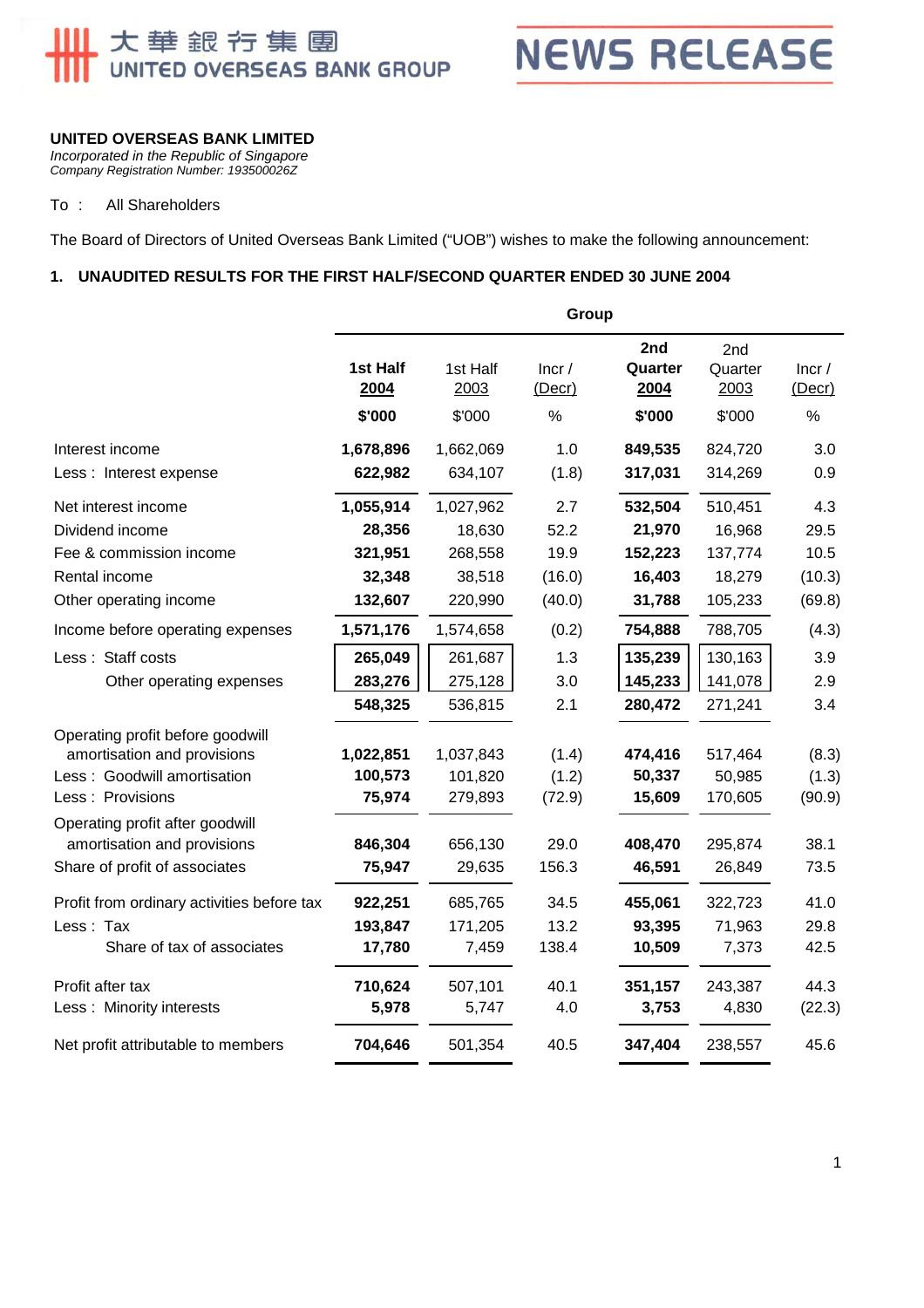

# **2. SELECTED BALANCE SHEET DATA**

|                                                                                                   | Group       |             |             | <b>Bank</b> |            |            |  |
|---------------------------------------------------------------------------------------------------|-------------|-------------|-------------|-------------|------------|------------|--|
|                                                                                                   | 30-Jun-04   | 31-Dec-03   | 30-Jun-03   | 30-Jun-04   | 31-Dec-03  | 30-Jun-03  |  |
|                                                                                                   | \$'000      | \$'000      | \$'000      | \$'000      | \$'000     | \$'000     |  |
| <b>Assets</b>                                                                                     |             |             |             |             |            |            |  |
| <b>Total Assets</b>                                                                               | 116,804,717 | 113,446,399 | 107,838,765 | 100,892,265 | 98,750,817 | 93,699,298 |  |
| Loans and advances including<br>trade bills to non-bank customers                                 | 59,895,234  | 59,296,556  | 59,759,791  | 50,466,866  | 50,510,461 | 51,234,220 |  |
| <b>Liabilities</b>                                                                                |             |             |             |             |            |            |  |
| Deposits of non-bank customers                                                                    | 71,631,027  | 69,862,961  | 66,827,723  | 60,629,161  | 60,301,300 | 57,593,743 |  |
| Total deposits including<br>bankers' deposits                                                     | 93,590,147  | 88,702,323  | 85,568,571  | 82,356,452  | 79,367,234 | 76,067,338 |  |
| Subordinated debts (unsecured)                                                                    |             |             |             |             |            |            |  |
| - Due after one year                                                                              | 3,010,290   | 2,990,809   | 3,049,896   | 3,010,290   | 2,990,809  | 3,049,896  |  |
| Other debts issued                                                                                |             |             |             |             |            |            |  |
| - Due within one year (secured) *                                                                 | 929,068     | 852,407     | 969,911     |             |            |            |  |
| - Due within one year (unsecured)                                                                 | 17,197      |             |             | 17,197      |            |            |  |
| - Due after one year (unsecured)                                                                  | 415,927     | 353,053     | 261,689     | 415,927     | 353,053    | 261,689    |  |
| <b>Capital and reserves</b>                                                                       |             |             |             |             |            |            |  |
| Issued and paid-up capital                                                                        | 1,571,951   | 1,571,664   | 1,571,612   | 1,571,951   | 1,571,664  | 1,571,612  |  |
| Total shareholders' funds                                                                         | 13,449,949  | 13,282,035  | 12,850,128  | 11,870,197  | 11,759,111 | 11,460,402 |  |
| Net asset value                                                                                   |             |             |             |             |            |            |  |
| Net asset value per ordinary<br>share based on issued share<br>capital as at end of the financial |             |             |             |             |            |            |  |
| period (\$)                                                                                       | 8.56        | 8.45        | 8.18        | 7.55        | 7.48       | 7.29       |  |

\* These debts are issued by Archer 1 Limited, a special purpose entity ("SPE") of the Group, and secured by a floating charge on all assets of the SPE.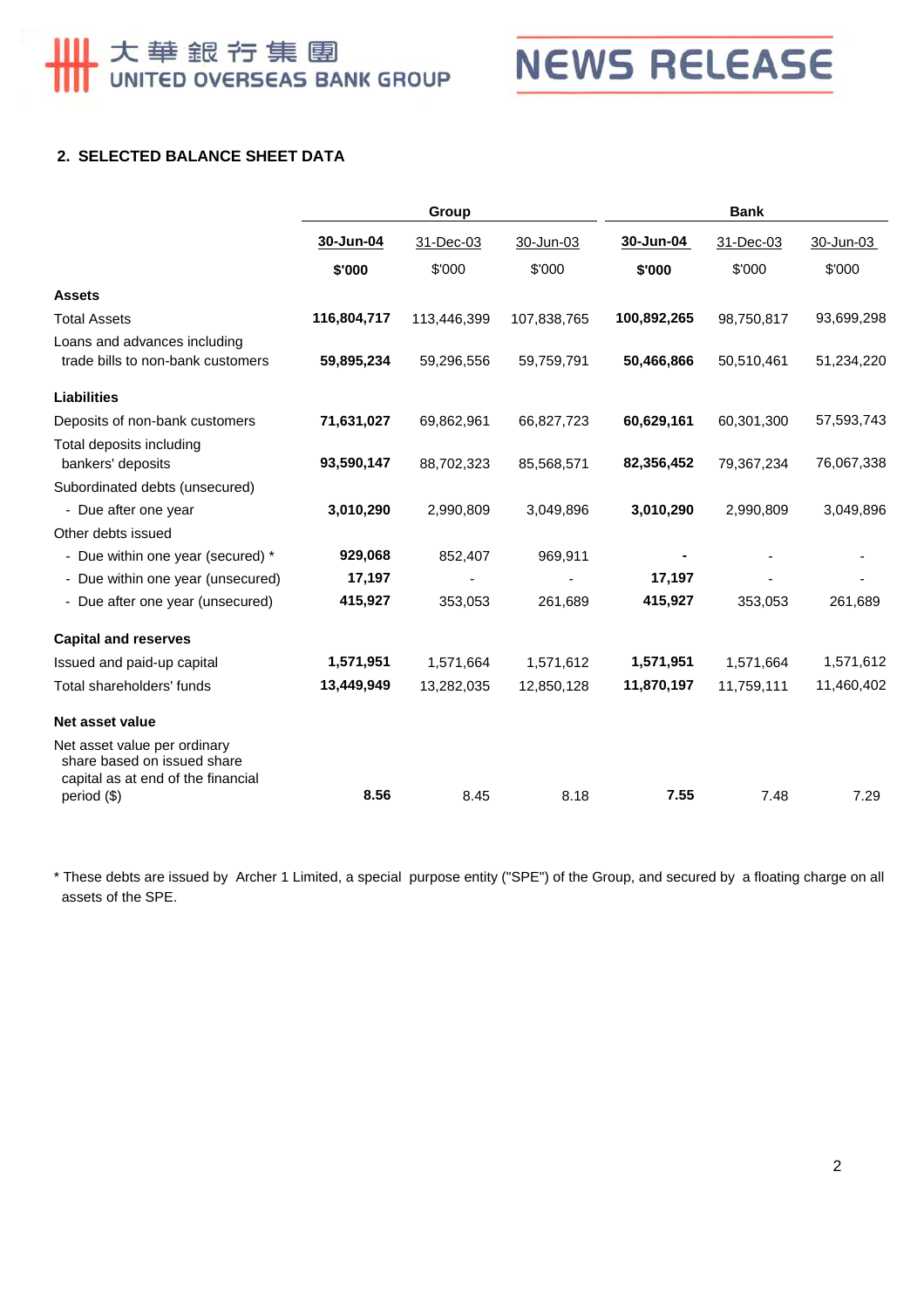# 大華銀行集團 UNITED OVERSEAS BANK GROUP



# **3. OTHER INFORMATION**

|     |                                                                                   | Group                      |                            |                         |                                  |                                  |                      |
|-----|-----------------------------------------------------------------------------------|----------------------------|----------------------------|-------------------------|----------------------------------|----------------------------------|----------------------|
|     |                                                                                   | 1st Half<br>2004<br>\$'000 | 1st Half<br>2003<br>\$'000 | Incr/<br>(Decr)<br>$\%$ | 2nd<br>Quarter<br>2004<br>\$'000 | 2nd<br>Quarter<br>2003<br>\$'000 | lncr/<br>(Decr)<br>% |
| (a) | Depreciation                                                                      | 57,284                     | 52,556                     | 9.0                     | 29,002                           | 26,823                           | 8.1                  |
| (b) | Annualised net profit as a percentage<br>of average total shareholders' funds (%) |                            |                            |                         |                                  |                                  |                      |
|     | - Including goodwill amortisation                                                 | 10.5                       | 7.8                        | 34.6                    | 10.4                             | 7.4                              | 40.5                 |
|     | - Excluding goodwill amortisation                                                 | 12.0                       | 9.4                        | 27.7                    | 11.9                             | 9.0                              | 32.2                 |
| (c) | Annualised earnings per share (cents)                                             |                            |                            |                         |                                  |                                  |                      |
|     | - Basic                                                                           | 89.7                       | 63.8                       | 40.6                    | 88.4                             | 60.7                             | 45.6                 |
|     | - Fully diluted                                                                   | 89.6                       | 63.8                       | 40.4                    | 88.4                             | 60.7                             | 45.6                 |

(d) Details of new shares of the Bank are as follows:

| Particulars of Issue                                                        | No. of new shares<br>issued between<br>1-Apr-04 and<br>30-Jun-04 |              | No. of new shares<br>that would have been issued<br>upon the exercise of all<br>outstanding options |  |  |
|-----------------------------------------------------------------------------|------------------------------------------------------------------|--------------|-----------------------------------------------------------------------------------------------------|--|--|
|                                                                             |                                                                  | At 30-Jun-04 | At 30-Jun-03                                                                                        |  |  |
| Exercise of share options granted under<br>the UOB 1999 Share Option Scheme | 235,000                                                          | 4,090,000    | 4,275,000                                                                                           |  |  |

#### **4. REVIEW OF PERFORMANCE**

(a) The financial statements are prepared in accordance with Singapore Financial Reporting Standards and are expressed in Singapore dollars. The same accounting policies and computation methods have been adopted in the financial statements for the first half ended 30 June 2004 as those in the audited financial statements for the year ended 31 December 2003.

#### (b) 1st Half 2004 versus 1st Half 2003

(i) The Group recorded a net profit after tax ("NPAT") of \$705 million in the first half of 2004 ("1H04"), an increase of 40.5% over the \$501 million registered in the first half of 2003 ("1H03"). The increase in NPAT was mainly due to lower provision charges, higher share of profit of associates, higher fee and commission income, and higher net interest income. These were partially offset by lower other operating income and higher tax expense.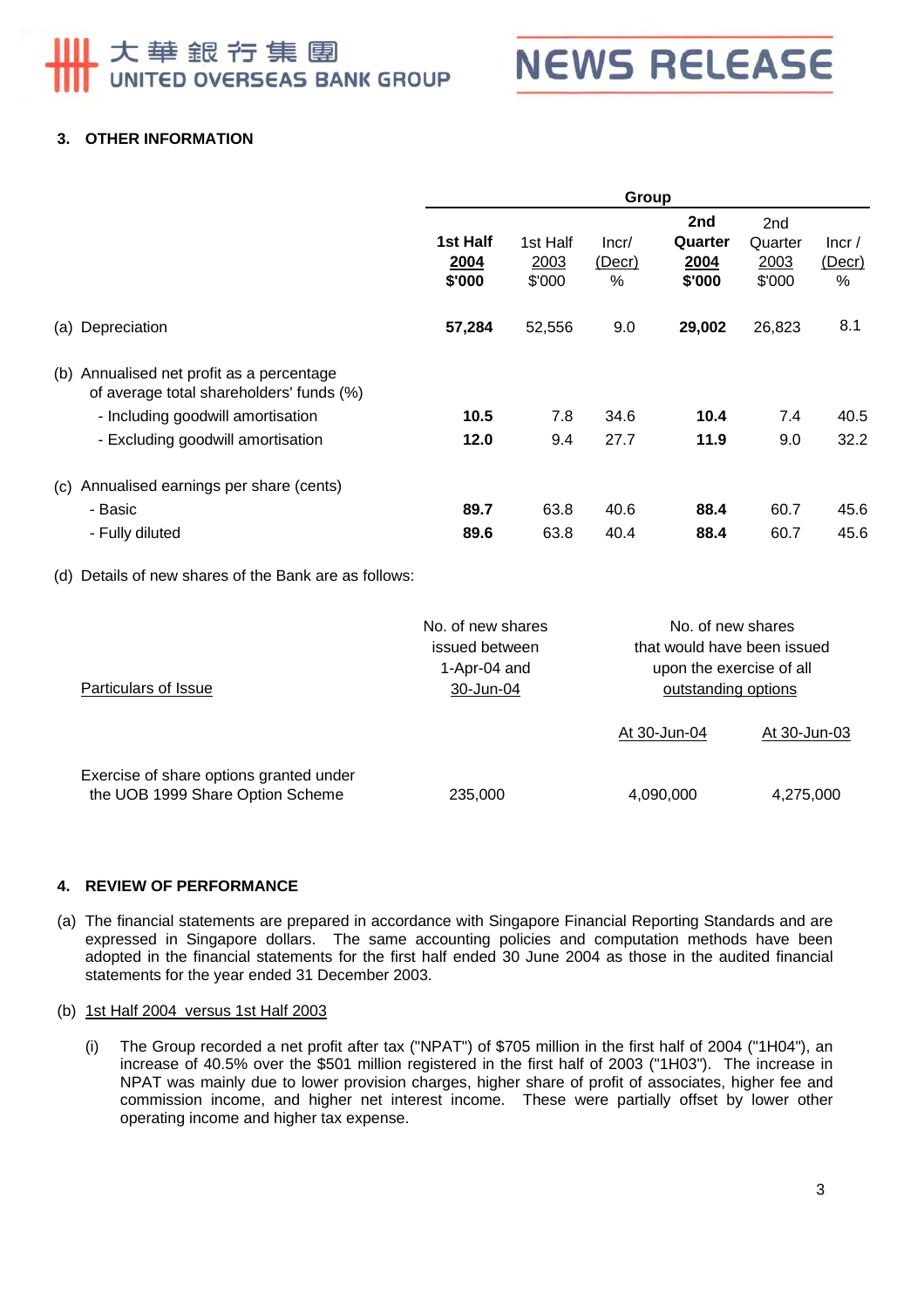# 大華銀行集團 UNITED OVERSEAS BANK GROUP



- (ii) Total income decreased 0.2% to \$1,571 million in 1H04 from \$1,575 million in 1H03, mainly due to lower net profit from dealing securities, government securities and derivatives, as well as lower net profit from foreign exchange dealings. These were partially offset by higher fee and commission income derived largely from investment-related and fund management activities, higher net profit from disposal of investment securities and associates, and higher net interest income from inter-bank money market activities and debt securities.
- (iii) The Group's total operating expenses, comprising staff costs and other operating expenses, increased 2.1% to \$548 million in 1H04 compared to \$537 million in 1H03. Staff costs increased 1.3% to \$265 million, while other operating expenses increased 3.0% to \$283 million. The increase in other operating expenses was mainly due to higher commission and brokerage expenses incurred to support the increased business volume. The expense-to-income ratio of the Group increased to 34.9% in 1H04 from 34.1% in 1H03.
- (iv) The Group's provision charges decreased 72.9% to \$76 million in 1H04 compared to \$280 million in 1H03. The decrease was largely attributable to lower specific provisions for loans and the write-back of general provisions due to improved asset quality and economic conditions in Singapore and the region.
- (v) Share of profit of associates (before tax) increased to \$76 million in 1H04 from \$30 million in 1H03 mainly due to higher contributions from most of the Group's major associates.

#### (c) 2nd Quarter 2004 versus 2nd Quarter 2003

- (i) The Group's NPAT of \$347 million achieved in the second quarter of 2004 ("2Q04") was 45.6% higher than the \$239 million recorded in the second quarter of 2003 ("2Q03"). The increase was also mainly due to lower provision charges, higher share of profit of associates, higher net interest income and higher fee and commission income, partially offset by lower other operating income and higher tax expense.
- (ii) The Group's total income decreased 4.3% to \$755 million in 2Q04 from \$789 million in 2Q03, mainly due to foreign exchange losses and lower net profit from dealing securities, government securities and derivatives. These were partially offset by higher net interest income from inter-bank money market activities and debt securities, and higher fee and commission income derived largely from investmentrelated and fund management activities.
- (iii) The increase in both staff costs and other operating expenses in 2Q04 resulted in the 3.4% increase in total operating expenses to \$280 million in 2Q04 from \$271 million in 2Q03. Staff costs increased 3.9% to \$135 million in 2Q04 from \$130 million in 2Q03, and other operating expenses grew 2.9% to \$145 million in 2Q04 from \$141 million in 2Q03 mainly due to higher commission and brokerage expenses. Expense-to-income ratio increased to 37.2% in 2Q04 from 34.4% in 2Q03.
- (iv) The Group's provision charges decreased 90.9% to \$16 million in 2Q04 compared to \$171 million in 2Q03. The decrease was also largely attributable to lower specific provisions for loans and write-back of general provisions due to improved asset quality and economic conditions in Singapore and the region.
- (d) The Group's net loans and advances to customers of \$59,895 million as at 30 June 2004 were 1.0% higher than the \$59,297 million as at 31 December 2003. The Group's non-performing loans ("NPLs") declined 6.0% to \$4,852 million as at 30 June 2004 from \$5,160 million as at 31 December 2003. Consequently, Group NPLs (excluding debt securities) as a percentage of gross customer loans decreased to 7.6% as at 30 June 2004 from 8.1% as at 31 December 2003. Of the total Group NPLs as at 30 June 2004, \$2,548 million or 52.5% were secured by collateral, and \$3,031 million or 62.5% were in the Substandard category.
- (e) Total cumulative specific and general provisions of the Group were \$3,249 million as at 30 June 2004 compared to \$3,332 million as at 31 December 2003. General provisions as at 30 June 2004 were \$1,361 million or 41.9% of total cumulative provisions. The total cumulative provisions as at 30 June 2004 provided coverage of 67.0% against Group NPLs, compared to 64.6% as at 31 December 2003. As at 30 June 2004, unsecured NPLs were 141.0% covered by total cumulative provisions.